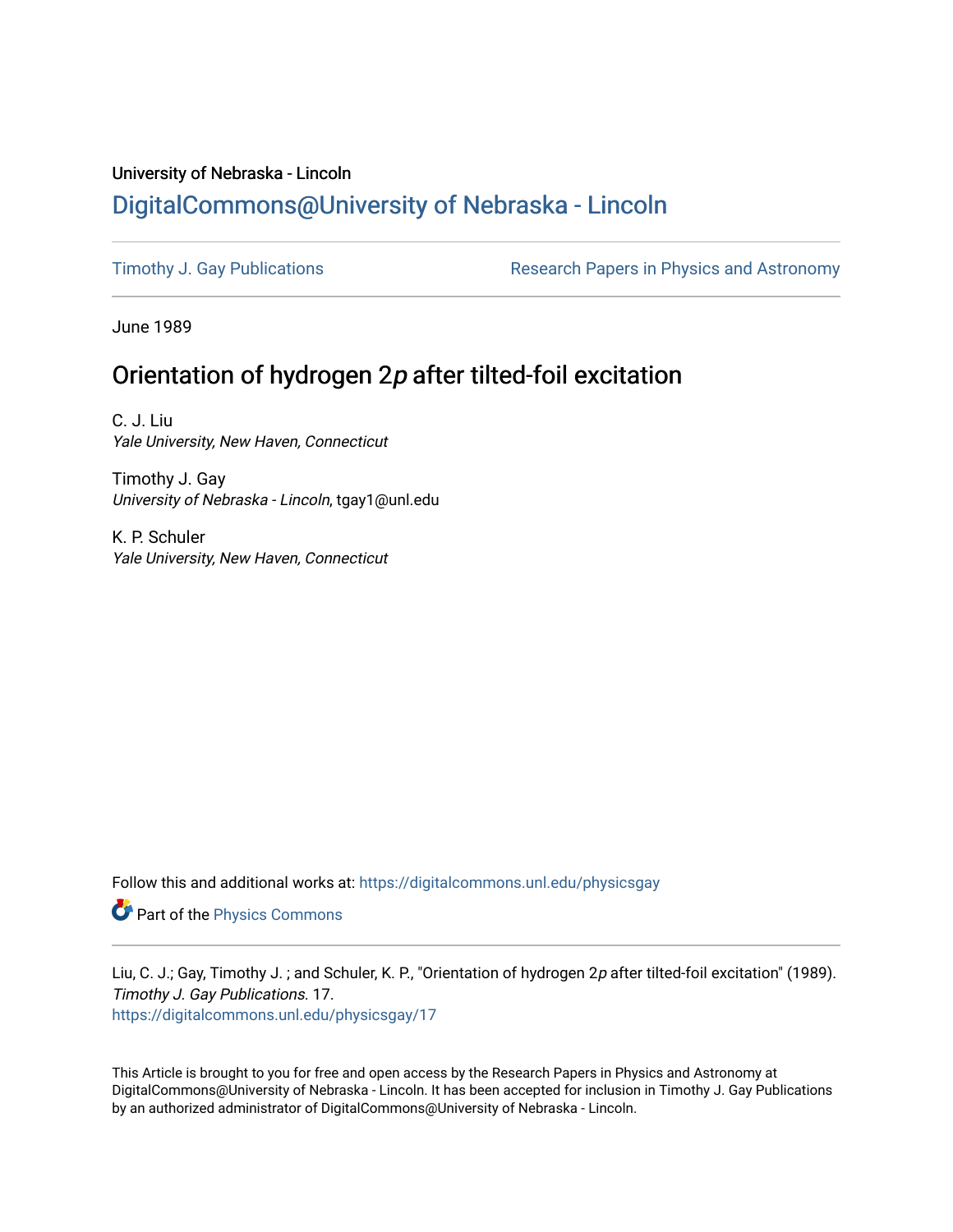Phys. Rev. A 39, 5560 - 5564 (1989) [Issue 11 – June 1989]

# Orientation of hydrogen 2*p* after tilted-foil excitation

C. J. Liu, T. J. Gay, and K. P. Schüler *Department of Physics, Yale University, New Haven, Connecticut 06511*

The circular polarization of Lyman-*α* photons resulting from beam-tilted-foil excited  $H(2p)$  was measured at energies between 9 and 20 keV with foil tilt angles up to 60°. Various interaction models are used to fit the data, and their physical significance is discussed.

©1989 The American Physical Society

URL: http://link.aps.org/abstract/PRA/v39/p5560

DOI: 10.1103/PhysRevA.39.5560

PACS: 34.50.Fa, 29.75.+x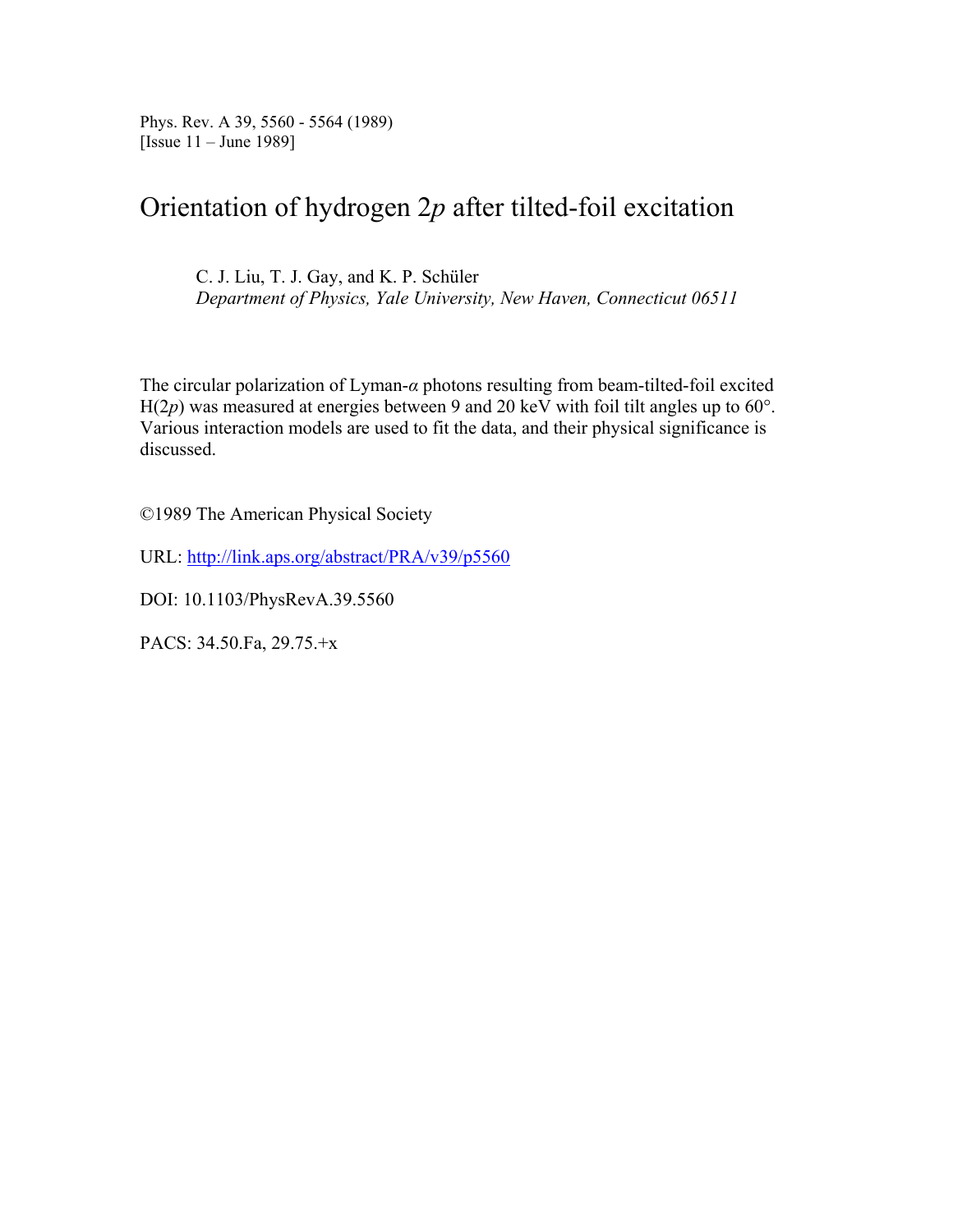### **Orientation of hydrogen** *2p* **after tilted-foil excitation**

C. J. Liu,\* T. J. Gay, $^{\dagger}$  and K. P. Schüler Department of Physics, Yale University, New Haven, Connecticut 06511 (Received 12 January 1989)

The circular polarization of Lyman- $\alpha$  photons resulting from beam-tilted-foil excited H(2p) was measured at energies between 9 and *20* keV with foil tilt angles up to *60".* Various interaction models are used to fit the data, and their physical significance is discussed.

### **I. INTRODUCTION**

It was pointed out independently by Fano and Macek<sup>1</sup> and  $Ellis<sup>2</sup>$  in 1973 that the breakdown of cylindrical symmetry resulting from tilting the foil could result in oriented magnetic sublevel populations of beam-foil excited atoms. Since then, elliptic polarization of optical radiation observed in both tilted-foil transmission<sup> $3-10$ </sup> and grazing-incidence collisions<sup> $11-19$ </sup> has received much attention, with the hope that it would lead to a better understanding of the atom-solid interaction. Experiments have established that the final surface interaction is dominantly important in beam-foil transmission collisions involving low-Z projectile valence electrons. However, none of the various model calculations<sup>20-26</sup> that predict both orientation and alignment in beam-tilted-foil collisions agree completely with the experimental data accumulated so far. $6, 24-26$ 

The excitation of  $H(2p)$  serves as a prototypical beamfoil collision for several reasons.

(1) The well-known wave functions of hydrogen significantly simplify ab **initio** calculations of the dynamical excitation process in the beam-foil interaction.<sup>24,26</sup>

(2) No complication due to the interaction of an oriented (or unoriented) core with the optically active electron<sup>25</sup> occurs.

(3) Since the proton cannot bind an electron inside a carbon foil at any velocity, $27$  there will be no bulk effect to the observed excitation. This yields a direct test of the early surface electric field models<sup>21,23</sup> and Herman's anisotropic collision model.<sup>22</sup> Anisotropic electron pickup either from localized target states<sup>28</sup> or from the tail of the electron density at a metal surface<sup>24</sup> would be an important, if not dominant, orientation production mechanism for the tilted-foil-excited hydrogen atom.

(4) The postcollision Stark interaction after excitation is of a different nature in  $H^0$  compared to  $He^+$  or other hydrogenlike ions, since the long-range Coulomb surface electric field due to the ionic image charge is absent in the case of neutral hydrogen atoms. The short-range ( $\sim$  5 Å) dipole field of the bulk, however, is still important, especially because of the near degeneracy of H levels in a given *n* manifold. The Lamb-shift splitting for hydrogenic systems goes as  $Z<sup>4</sup>$ . As a numerical example, the ic systems goes as  $Z^4$ . As a numerical example, the<br> $2^2S_{1/2}-2^2P_{1/2}$  Lamb shift in He<sup>+</sup> is ~ 14 GHz, while it  $2^{2}S_{1/2}-2^{2}P_{1/2}$  Lamb shift in He<sup>+</sup> is ~14 GHz, while it is ~1 GHz for H<sup>0</sup>. It is, then, obvious that neutral hydrogen atoms are a unique species to study effects of

short-range surface electric fields due to the bulk in beam-foil interactions.

In brief, beam-foil-excited neutral hydrogen atoms provide the simplest system with which we can probe the complicated beam-foil interaction. The  $2p$  state is particularly interesting since it contains a relatively small number of substates but can still be oriented. Unfortunately, polarization analysis of Lyman- $\alpha$  (Ly- $\alpha$ ) emission is difficult because of its short wavelength.

The experimental arrangement and the polarization data for Ly- $\alpha$  emission of the H(2p) state resulting from beam-tilted-foil interaction are presented in Sec. 11. Comparison of the circular polarization *(S/I)* data with various models is discussed in Sec. 111.

#### **11. EXPERIMENT**

The data presented here<sup>29</sup> were obtained with the beam-foil polarimeter $30-32$  that was developed at Yale to measure the proton polarization of the polarized  $H^$ source<sup>32,33</sup> at Brookhaven National Laboratory. The proton polarization of the ion source was turned off for the purpose of this work. After 90" bending by a static electric deflector, the  $H^-$  beam was focused by an Einzel lens and magnetic quadrupole triplet, and steered by electric field plates into the target chamber where the pressure was kept below  $3 \times 10^{-6}$  torr.

Several carbon-foil targets of thickness 5  $\mu$ g/cm<sup>2</sup> were mounted on inclined holders which accurately maintained foil-normal-tilt angles relative to the beam direction  $(\theta)$  of  $0^{\circ}$  to  $60^{\circ}$ . A combined linear and rotary motion drive was used to translate the foil position with respect to the optical axis of a vacuum ultraviolet (vuv) polarimeter, thereby varying the effective time of flight of the atoms being observed. This drive was also used to swing each foil in and out of the beam path. The degree of circular polarization of the beam-foil generated Ly- $\alpha$ photons was analyzed by an optical polarimeter $30-32$  consisting of a  $MgF_2$  retardation waveplate,<sup>34,35</sup> a Brewster angle four-mirror linear polarizer,  $36$  and a Hamamatsu solar-blind photomultiplier with  $MgF_2$  window and CsIovercoated photocathode.<sup>32</sup> The analyzing power of the optical polarimeter was calibrated and known to be unity within  $4\%$ .<sup>32</sup> Optical components of the vuv polarimeter were preceded by a  $3 \times 5$ -mm<sup>2</sup> rectangular slit that sampled a well-defined segment of the beam. The  $MgF_2$  re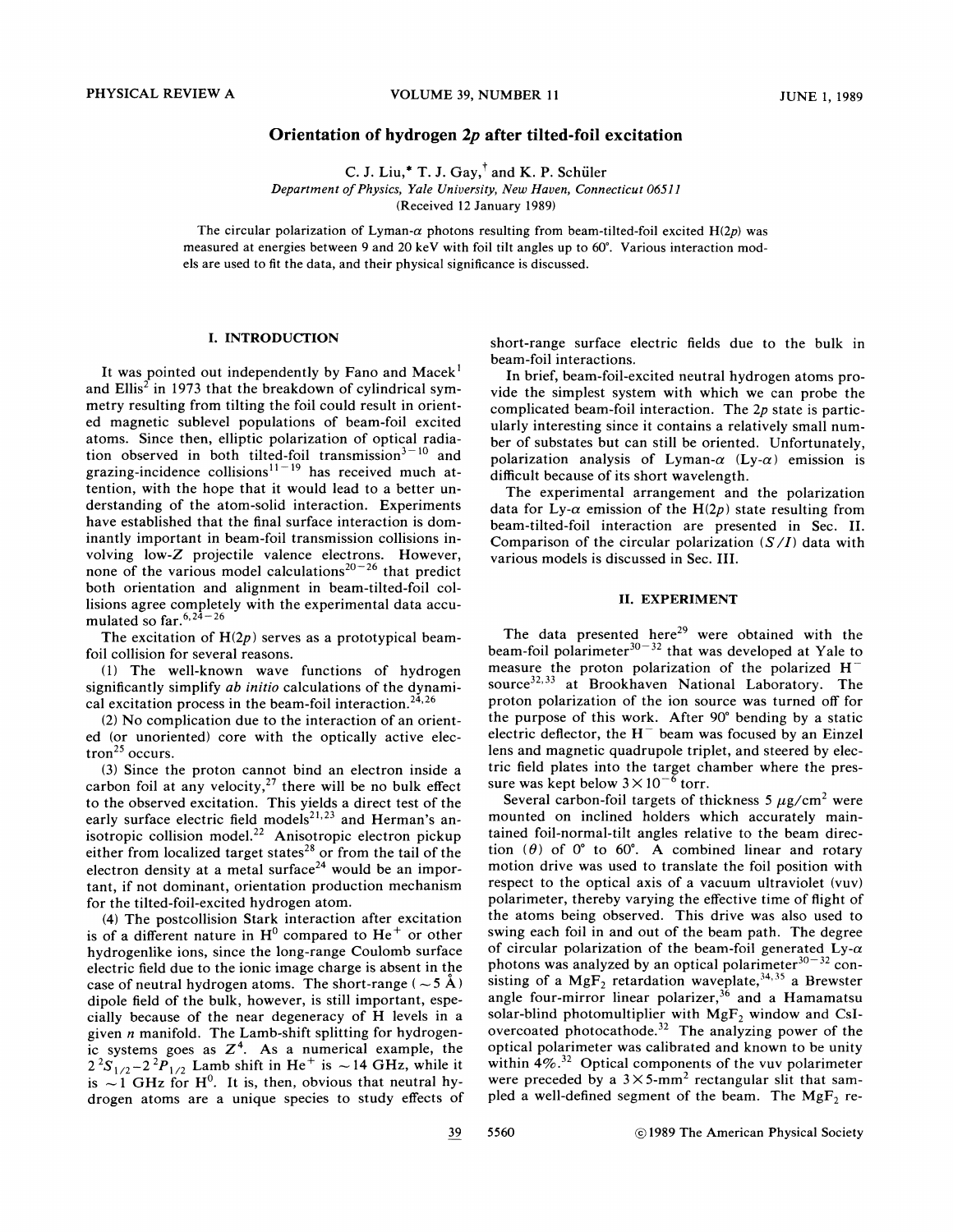tardation plate cuts off wavelengths shorter than 1150 Å and the quantum efficiency of the CsI photocathode drops off rapidly at wavelengths longer than 1700 Å. Thus the optical train conveniently isolates 1216 Å Ly- $\alpha$ light. Another photomultiplier, identical to the one in the optics chamber but without polarimeter optics in front of it, is used in the target chamber for beam current normalization. The source was operated in a pulsed mode at a repetition rate of  $\sim$  1 Hz when the data were taken. Beam intensity at the foil was nominally 10  $\mu$ A with a beam pulse width of  $\sim$  450  $\mu$ s. The counting rate was  $\sim$  16 counts/pulse at a foil-tilt angle 60°. Typically, a data point with a statistical accuracy better than 1% was obtained in ten minutes.

In the data analysis, the effect of hyperfine interactions on the  $2p$  manifold following excitation was taken into account. The fine-structure beats  $({\sim}10 \text{ GHz})$  are averaged out by the wide collimating slit (3 mm) and need not be considered. The time dependence of the observed circular polarization is thus given by  $32$ 

$$
\frac{S}{I}(t) = \frac{\langle L_x \rangle}{\hbar} \frac{43 + 8 \cos(\omega_{1/2} t) + 5 \cos(\omega_{3/2} t)}{48 + [\frac{3}{2}(\rho_{1,-1} + \rho_{1,-1}^*) - \frac{1}{2}(\rho_{1,1} + \rho_{-1,-1} - 2\rho_{0,0})][5 + 3 \cos(\omega_{3/2} t)]},
$$
\n(1)

where  $\langle L_{x} \rangle = \sqrt{2} \hbar \text{Re}(\rho_{1,0} + \rho_{0,-1})$  is the initial angular momentum of the electron cloud along the viewing axis, the  $\rho_{ij}$ 's are the components of the 3×3 2p orbital angular momentum density matrix,  $\omega_{1/2}$  and  $\omega_{3/2}$  are the hyperfine splittings of the  $j = \frac{1}{2}$  and  $j = \frac{3}{2}$  2p levels, respectively. In the case of complete orientation along the viewing axis, i.e., if  $\langle L_x \rangle = \hbar$ ,  $S/I$  is 100% at  $t = 0$  as expected. The calculated  $S/I$ , assuming negligible cascading downstream from the foil, an ideal collimating slit of zero width, and complete orbital orientation at  $t = 0$ , is illustrated in Fig. 1. Taking the spatial resolution of the apparatus due to finite collimator width and cascading from the  $3D$  (assumed to have negligible initial orbital orientation) and 3S states into account, the time dependence of  $S/I$  with the foil tilted at 60° is shown in Fig. 2. Initial populations of the  $3D$  and  $3S$  states were taken to be 15% and 35.5% of the initial 2p population, respectively.<sup>32,37</sup> The zero of the time scale was taken to be such that the downstream edge of the foil was centered in the slit. In the experiment and in these calculations, the

IО CIRCULAR POLARIZATION (%) 80 60 **INTENSITY** (arbitrary units)  $\frac{1}{\alpha}$  $\overline{10}$  $\overline{20}$ TIME DOWNSTREAM FROM FOIL (ns)

FIG. 1. The calculated hyperfine quantum beats in  $S/I$  assuming complete initial orbital orientation  $\langle L_x \rangle = \hbar$ , negligible cascading from higher excited states, and ideal collimating function [see Eq. (2)]. The rapid falloff of the Ly- $\alpha$  intensity is also shown in this figure as a reference.

long axis of the slit is perpendicular to the beam axis.

The circular polarization  $(S/I)$  of the Ly- $\alpha$  photons as a result of beam-tilted-foil interaction at 20-keV beam energy is shown in Table I. The value of  $S/I$  quoted herein has been obtained by multiplying our observed values of  $S/I$  by a correction factor, which was taken as the ratio of  $S/I$  in Fig. 1 and the calculated  $S/I$  as in Fig. 2 for various tilt angles. The downstream edge of the foil was assumed to be centered in the slit with an accuracy better than 1 mm. The contribution of photons reflected from foil surface into the detection system is believed to be negligible. As a test,  $S/I$  were measured with the foil translated 2.38 mm upstream and 1.62 mm downstream from its nominal position. The observed  $S/I$  agreed well within statistical accuracy with the calculated time dependence of  $S/I$ . The applied correction factors were 1.08 ± 0.03, 1.07 ± 0.03, 1.06 ± 0.02, and 1.04 ± 0.04 for foil-tilt angles at  $\pm 60^{\circ}$ ,  $\pm 45^{\circ}$ ,  $\pm 30^{\circ}$ , and  $\pm 15^{\circ}$ , respectively. As seen in the Table I, the circular polarization reversed sign, as expected, when the foil was tilted in the



FIG. 2. The solid line shows the expected time dependence of  $S/I$  with both the slit function and cascading from 3D and 3S taken into account. The short dashed line shows the hyperfine beats with slit function taken into account only.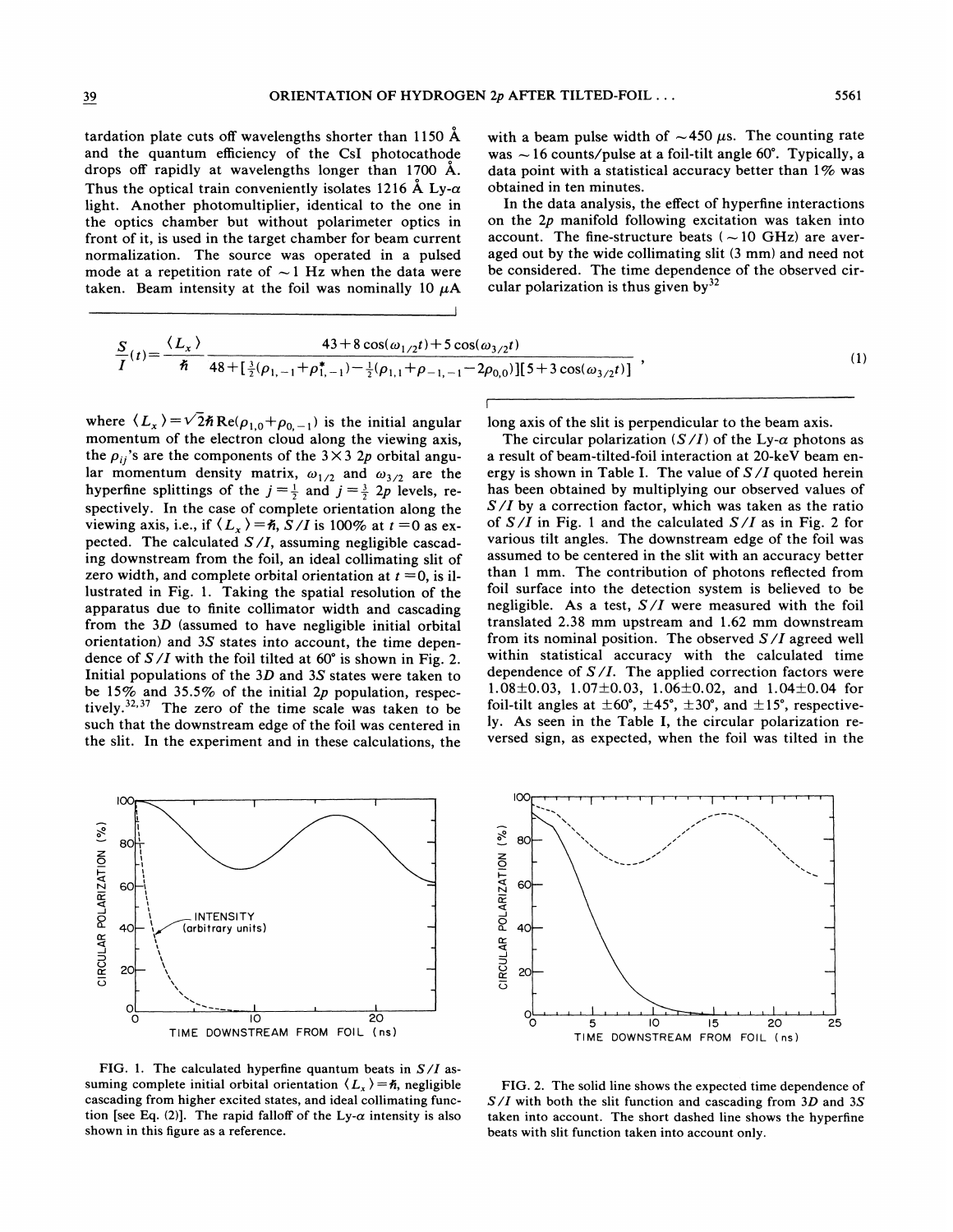TABLE I. Measured circular polarization vs foil-tilt angles  $\theta$ at 20-keV beam energy. Positive angles are for the cases in which the foil normal was tilted counterclockwise relative to the incident beam direction, while negative angles are for clockwise rotation.

| Η              | S/I            |                | S/I             |
|----------------|----------------|----------------|-----------------|
| $(\text{deg})$ | $(\%)$         | $(\text{deg})$ | $(\%)$          |
| 60             | $15.5 \pm 0.7$ | $-60$          | $-15.2 \pm 0.7$ |
| 45             | $11.1 \pm 0.6$ | $-45$          | $-11.8 \pm 0.5$ |
| 30             | $7.9 \pm 0.7$  | $-30$          | $-7.3 + 0.5$    |
| 15             | $4.1 \pm 0.4$  | $-15$          | $-3.4 \pm 0.6$  |

opposite sense.

The energy dependence of orientation was also observed for foil-tilt angles of  $30^{\circ}$  and  $-60^{\circ}$ , with incident beam energies between 9 and 20 keV. These data are shown in Table I1 (see also Fig. *3).* The expected energy loss in the foil at each energy and tilt angle was calculated using proton stopping power in carbon<sup>38</sup> at the corresponding energy and effective thickness of the foil at each tilt angle.

#### **111. DISCUSSION**

Various models were tried to fit the experimental data (see Fig. 4). The results are shown in Table 111.

It is noted that the apparently linear relation of the observed circular polarization versus tilt angle can be resolved into two components,  $\sin\theta$  and  $\sin 2\theta$ , which correspond, respectively, to the first- and second-order Stark  $effect^{21,23}$  of the surface electric field on the emerging atoms. The fitted function (at 20 keV)

$$
S/I(\theta) = 21.0 \sin \theta - 3.3 \sin 2\theta \text{ (in } \%), \qquad (2)
$$

indicates that the orientation within the context of the surface electric field model comes mainly from torque on the nonzero electric dipole moment<sup>39</sup> rather than from transformation of the alignment,<sup>20</sup> which is very small over the measured energy range. $40$  It is also noted that

TABLE II. Energy dependence of the circular polarization  $(S/I)$  at foil-tilt angles 30° and  $-60^\circ$ .

| Tilt<br>angle<br>$(\text{deg})$ | Incident<br>beam<br>energy (keV) | Circular<br>polarization<br>$(\%)$ | Expected <sup>a</sup><br>energy loss<br>(keV) | CIRCULA         |
|---------------------------------|----------------------------------|------------------------------------|-----------------------------------------------|-----------------|
| 30                              | 19.3                             | $8.5 \pm 0.8$                      | $-2.89$                                       |                 |
| 30                              | 18.0                             | $7.9 \pm 0.5$                      | $-2.78$                                       |                 |
| 30                              | 17.0                             | $7.9 \pm 0.5$                      | $-2.71$                                       |                 |
| 30                              | 15.0                             | $6.0 \pm 0.5$                      | $-2.57$                                       |                 |
| 30                              | 13.0                             | $7.0 \pm 0.5$                      | $-2.41$                                       | FIC             |
| 30                              | 11.0                             | $5.1 \pm 0.5$                      | $-2.22$                                       | ing fr          |
| 30                              | 9.0                              | $5.8 \pm 0.5$                      | ~1.99                                         | experi          |
| $-60$                           | 19.3                             | $-15.2 \pm 0.7$                    | $-5.00$                                       | and so          |
| $-60$                           | 11.0                             | $-8.1 \pm 0.5$                     | $-3.85$                                       | gradie<br>I omh |



FIG. 3. Energy dependence of the circular polarization with foil normal tilted at an angle of 30" with respect to the beam axis.

various model calculations within the context of the density gradient model<sup>24,28,41</sup> also predict a sin $\theta$  dependence of  $S/I$ . A sin $\theta$  dependence has recently also been observed by Winter and Ortjohann<sup>42</sup> who used an  $H^+$  beam of 70 keV and a wide range of foil-tilt angles. They obtained a good fit with  $S/I = 22 \sin\theta$ , measured in %, which describes foil data taken in transmission and in reflection geometries. Cascading corrections were not given, but were likely to be small in their case. It appears that the somewhat higher circular polarization observed by Winter and Ortjohann at 70 keV follows the trend of the energy dependence seen in our data (see Fig. *3).* Data



FIG. 4. Circular polarization ( $S/I$ ) of Ly- $\alpha$  radiation resulting from beam-tilted-foil interaction. The circles represent the experimental data. The dotted, dashed-dotted, short dashed, and solid lines in the figure represent the best fit to the density  $-60$  11.0  $-8.1\pm0.5$   $-3.85$  gradient (and/or torque) model, the linear model, Band's, and Lombardi's surface electric field model calculations, respective-<br><sup>a</sup>Reference 38. ly, as explained in Table III.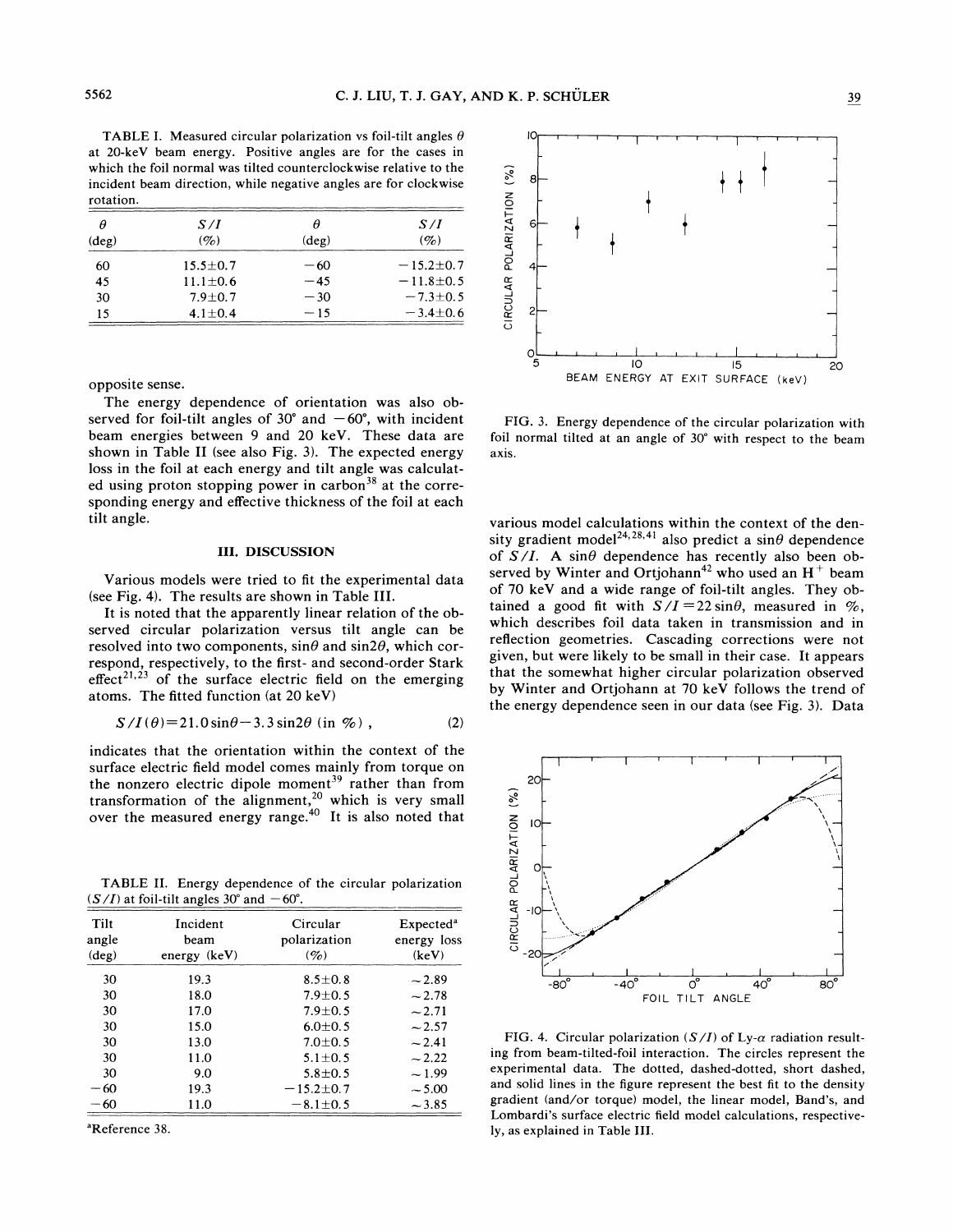|                         |                       | $\overline{\phantom{a}}$ |     |                                                            |
|-------------------------|-----------------------|--------------------------|-----|------------------------------------------------------------|
| Model                   | No. of<br>data points | No. of<br>parameters     | χ÷  | S / I                                                      |
| Linear                  | 8                     |                          | 0.4 | $0.26\theta$                                               |
| Torque <sup>a</sup>     | 8                     |                          | 1.5 | $16.5 \sin\theta$                                          |
| Lombardi's <sup>b</sup> | 8                     |                          | 0.4 | $21.0 \sin \theta - 3.3 \sin 2\theta$<br>14.5 tan $\theta$ |
| Band's <sup>c</sup>     | Ο                     |                          | 0.6 | $1+0.12/\cos^2\theta - 0.08\cos 2\theta/\cos^2\theta$      |

TABLE 111. Parametric fits to the circular polarization data. The last column gives expressions for  $S/I$  (measured in %) with  $\theta$  (measured in deg).

"Both the torque model (see Ref. 5) and the density gradient model (see Refs. 24, 28, and 41) predict a  $sin\theta$  dependence.

 $b$ Different model calculations of the surface electric field model (Ref. 21).

'Different model calculations of the surface electric field model (Ref. 23).

on the energy dependence of the electric dipole moment along the beam axis are available.<sup>43</sup> Extensive measurements on the energy dependence of the  $sin\theta$  coefficient would provide information about the validity of the surface electric field model versus the density gradient model.

It is important to mention Winter and Ortjohann's data on the polarization of Ly- $\alpha$  photons after the interaction of  $H^+$  ions with the monocrystalline Ni surface at a grazing angle of about 0.8" in UHV conditions  $(-10^{-11} \text{ mbar})$  (Ref. 19). The reported *S/I* of the Ly- $\alpha$ emission was very high  $(-50\%)$  with beam energies be-

tween 15 and 29 keV. Extrapolating the foil data presented here to high tilt angles based on the various fitting functions does not yield a value of **50%** for *S/I* at 89.2" tilt angle. Also, the already mentioned recent foil data of Winter and Ortjohann at 70 keV (Ref. 42) do not approach such large values. The observation seems to indicate there is a fundamental difference between the beam-tilted-foil transmission interaction and ion-beamsurface scattering at grazing incidence.<sup>13</sup> Another possibility is the material or texture dependence of the final surface interaction, which can be studied under ultrahigh vacuum conditions ( $\sim 10^{-10}$  torr).

- 'Present address: Physics Division, Argonne National Laboratory, Argonne, IL 60439.
- +present address: Department of Physics, University of Missouri, Rolla, MO 65401.
- 'U. Fano and J. H. Macek, Rev. Mod. Phys. 45, 553 (1973).
- 2D. G. Ellis, J. Opt. Soc. Am. 63, 1232 (1973).
- <sup>3</sup>H. G. Berry, S. N. Bhardwaj, L. J. Curtis, and R. M. Schectman, Phys. Lett. 50A, 59 (1974).
- <sup>4</sup>H. G. Berry, L. J. Curtis, D. G. Ellis, and R. M. Schectman, Phys. Rev. Lett. 32, 751 (1974).
- <sup>5</sup>H. G. Berry, L. J. Curtis, and R. M. Schectman, Phys. Rev. Lett. 34, 509 (1975).
- 6R. M. Schectman, R. D. Hight, S. T. Chen, L. J. Curtis, H. G. Berry, T. J. Gay, and R. Deserio, Phys. Rev. A 22, 1591 (1980).
- 'E. H. Pinnington, J. A. O'Neill, and R. L. Brooks, Phys. Rev. A 23, 3013 (1981).
- 8R. L. Brooks, H. G. Berry, and E. H. Pinnington, Phys. Rev. A 25, 2545 (1982).
- <sup>9</sup>H. Winter, Nucl. Instrum. Methods 202, 241 (1982).
- $^{10}$ H. Winter, Nucl. Instrum. Methods B 9, 633 (1985).
- $^{11}$ H. J. Andrä, Phys. Lett. 54A, 315 (1975).
- <sup>12</sup>H. J. Andrä, R. Fröhling, H. J. Plöhn, and J. D. Silver, Phys. Rev. Lett. 37, 1212 (1976).
- <sup>13</sup>H. J. Andrä, R. Zimmy, H. Winter, and H. Hagedorn, Nucl. Instrum. Methods B 9, 572 (1985).
- <sup>14</sup>H. Hagedorn, H. Winter, R. Zimmy, and H. J. Andrä, Nucl. Instrum. Methods B 9, 637 (1985).
- 15H. G. Berry, G. Gabrielse, and A. E. Livingston, Phys. Rev. A

16, 1915 (1977).

- $16N.$  H. Tolk, J. C. Tully, J. S. Kraus, W. Heiland, and S. H. Neff, Phys. Rev. Lett. 41, 643 (1978).
- 17N. H. Tolk, J. C. Tully, J. S. Kraus, W. Heiland, and S. H. Neff, Phys. Rev. Lett. 42, 1475 (1979).
- 18N. H. Tolk, L. C. Feldman, J. S. Kraus, J. *C.* Tully, M. Hass, Y. Niv, and G. M. Temmer, Phys. Rev. Lett. 47, 487 (1981).
- $19H.$  Winter and H. W. Ortjohann, Rev. Sci. Instrum. 58, 359 (1987).
- 20T. G. Eck, Phys. Rev. Lett. 33, 1055 (1974).
- $21M.$  Lombardi, Phys. Rev. Lett. 35, 1172 (1975).
- <sup>22</sup>R. M. Herman, Phys. Rev. Lett. 35, 1626 (1975).
- <sup>23</sup>Y. B. Band, Phys. Rev. 13, 2061 (1976).
- <sup>24</sup>H. Schröder and E. Kupfer, Z. Phys. A **279**, 13 (1976).
- $^{25}$ H. Schröder, Z. Phys. A 284, 125 (1978).
- $^{26}$ H. Schröder and E. Kupfer, Z. Phys. A 322, 363 (1985).
- 27W. Brandt, in *Atomic Collisions in Solids,* edited by S. Datz, B. R. Appleton, and C. D. Moak (Plenum, New York, 1975), Vol. 1.
- <sup>28</sup>J. Burgdörfer, H. Gabriel, and H. Schröder, Z. Phys. A 295, 7 (1980).
- $29A$  preliminary report was given at the 18th Annual Meeting of the Division of Atomic, Molecular and Optical Physics of the American Physical Society; see C. J. Liu, K. P. Schiiler, and T. J. Gay, Bull. Am. Phys. Soc. 32, 1250 (1987).
- <sup>30</sup>K. P. Schüler, C. J. Liu, and T. J. Gay, in Proceedings of the Sixth International Symposium on Polarization Phenomena in Nuclear Physics, Osaka, 1985 [J. Phys. Soc. Jpn. Suppl. 55, 1148 (1986)l.